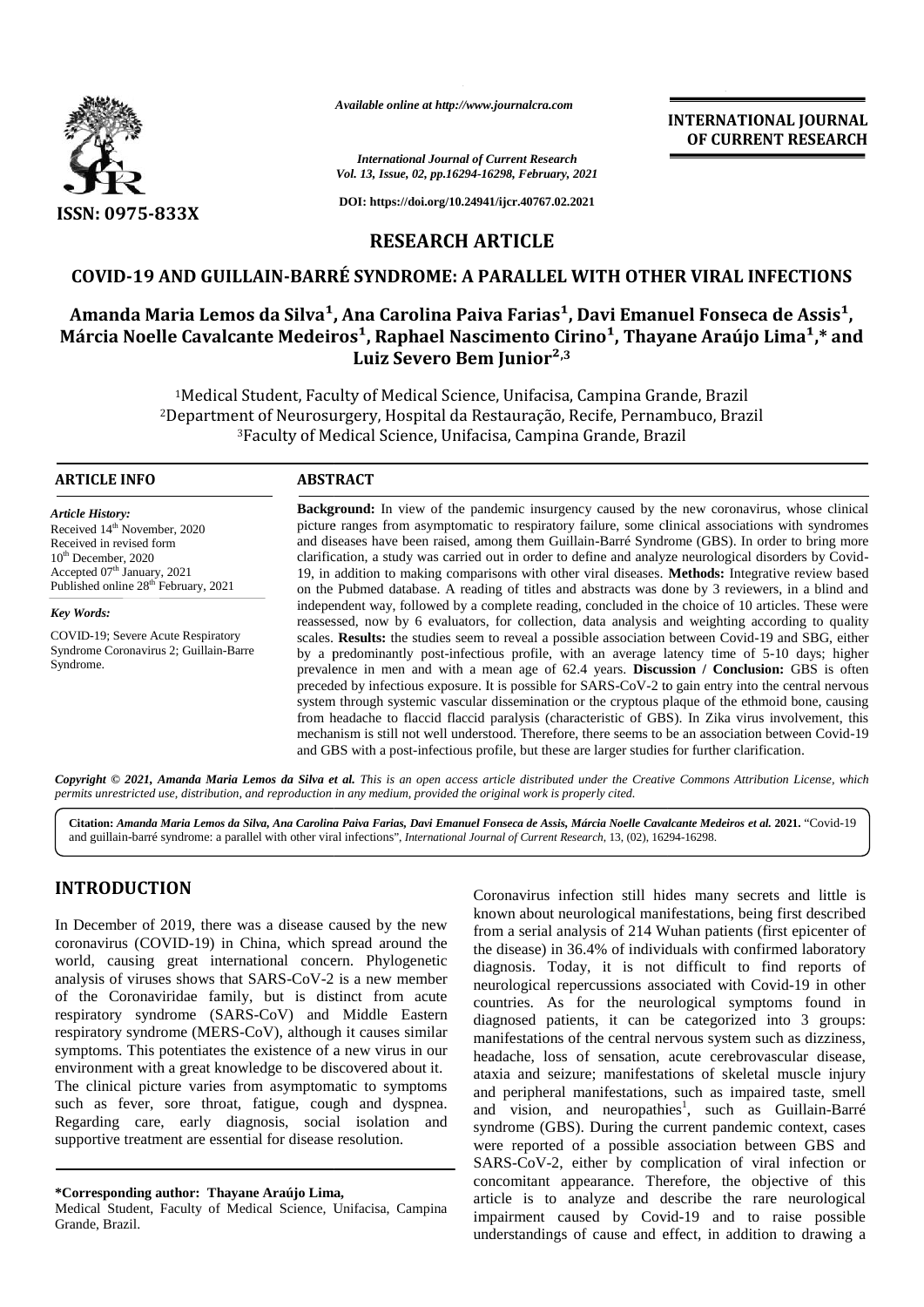parallel between the neurological impairment by known viral infections and SARS-CoV- 2.

### **MATERIALS AND METHODS**

Integrative literature review with research done from the Pubmed database. The basic question of the study is "Is it possible to predict any pattern between SARS-CoV-2 infection and the development of Guillain-Barre Syndrome?". The PICOS strategy was also formulated, being the population: patients with SARS-CoV-2; intervention and control do not apply to the question; object: Guillain-Barre Syndrome; study design: quantitative and qualitative studies. A previous research was carried out in order to produce a systematic review, however, due to the newness of the topic, mostly qualitative studies were found, which redesigned the study for an integrative review. The MeSh terms used were: [COVID-19 (all fields)] OR [severe acute respiratory syndrome coronavirus 2 (all fields)] AND [Guillain-Barre Syndrome (all fields)]. Identification, selection, eligibility and inclusion of articles are described in flowchart 1.

The search of articles in the database was made on May 19, 2020. Then, they were analyzed by three evaluators (reading titles and abstracts and then full reading of the texts), in a distinct and bling way. The third evaluator decided among the doubts of the first two, establishing the included articles. The studies were chosen according to the eligibility criteria: qualitative and quantitative studies; discuss some relation between GBS and SARS-CoV-2; all languages; articles of any year. The criteria were comprehensive due to the scarcity of articles on the database. There was no contact with the article's authors, because the works related to Coronavirus are available with free full versions on national and international platforms.

After the choice of the articles by the three reviewers, a new complete reading was performed, in which the 12 studies were divided between six evaluators (each evaluator with two articles). This reading aimed to collect data to make the analysis easier. The division of the articles among the evaluators was made through double draw (first of the order of the articles and after the order of the evaluators) to avoid preferences. The next step was the analysis according to evaluation scales (AMSTAR for review articles and STROBE for observational studies). The STROBE scale consists in 22 itens and the 10 observational studies obtained an average of 12 positive answers to the items.

As there is no reference score, the final quality analysis is evaluator-dependent. On the other hand, AMSTAR scale has 11 itens. Of these, the study reviews comply with 3 itens in total and 2-3 itens in partial way. The review articles were removed from the final count of included studies in the research because they are not suitable for analyzing results, being evaluated in the Discussion section. The variables found in the articles are shown in table 1. None of the included studies describes the method used to avoid biases or evaluate their risk. For this study, the double draw of evaluators and articles was used for the complete reading and data extraction and the evaluation by quality scale to avoid bias, the initial reading by the three reviewers was done blindly, in which none of the evaluators had access to the appraised titles of each to avoid bias.

### **RESULTS**

From the analysis of the studies, it was observed that there seems to be a correlation between GBS and Covid-19, either by a parainfectious process ( $n = 3$ ), post-infectious ( $n = 5$ ) or an atypical variant of GBS  $(n = 1)$ . In the case series, it was not possible to conclude this relationship. Among the 14 patients analyzed in the studies, 71.4% are men. The mean age between reports was 62.4 years. The findings of the articles show an average latency time of 5-10 days between the onset of Covid-19 symptoms and those of GBS. Only 2 studies varied from this average (E3: 3-day latency time; E11: 15-day latency time). The E10, E12 studies did not refer to latency time. Regarding the establishment of treatment in these patients studied, the majority were treated with intravenous immunoglobulin in the articles that cited the pharmacological therapy used, having good prognosis in the majority  $2-6$ , however 3 studies did not report the treatment for Guillain- Barré symptoms $^{1,7,8}$ , one of them specified the poor prognosis in which only 1 of 5 patients was discharged with good mobility <sup>9</sup> and in two of them there was death of the patients mentioned in the study<sup>10,13</sup>. In relation to the electroneuromyographic study, the findings were: reduction or absence of the sensory action potential (SAP) and composite muscle action potential (CMAP), being evaluated the sural, tibial, common perineal and ulnar nerves; delay or prolongation of distal motor latencies. Regarding the GBS pattern, the demyelinating, mixed and axonal subtypes were found, the first and the third of these more incidents.

## **DISCUSSION**

SARS-Cov-2 infection has been associated with neurological including consciousness deficit, polyneuropathy, myopathy, stroke and auto immune disorders such as Guillain Barré Syndrome, which is often present in patients with COVID 19 more severe<sup>12,5</sup>. GBS used to be considered a single entity characterized by lymphocytic inflammation and peripheral nervous system demyelination. Now, it is usually clinically defined as a more diverse disorder, divisible into several patterns and with various clinical repercussions<sup>7</sup>. GBS is often preceded by an infectious exposure or other immune stimulation which induces an aberrant autoimmune response in peripheral nerves and their spinal roots $13$ . The patient's clinical condition, according to the Brighton criteria, is associated with an increasing flaccid weakness of the limbs, arreflexia, albumino-cytologic dissociation and consistent neurophysiological data. Other causes of concurrent neurotoxicities should also be excluded at the time of research, such as some infection with Campylobacter jejuni, Epstein–Barr virus, cytomegalovirus, human immunodeficiency virus (HIV), and Zika virus<sup>9,10</sup>. Usually, an infection eventually triggers autoantibodies directed to gangliosides in the nerve cell membrane, causing respiratory or gastrointestinal symptoms before a more obvious neurological/motor impairment. However, the mechanisms by which ZIKA virus infection, for example, causes GBS, have not yet been established; it has been suggested that the virus could exacerbate the immune response

by triggering an immunopathogenic response, a process that in turn determines the onset of  $\overline{GBS}^{14,15}$ . Comparatively, it has been proposed that SARS CoV 2 gains entry into the CNS in two ways: first, by systemic vascular dissemination and, secondly, more locally, through the cribriform plate of the ethmoidal bone, which may or may not have implications for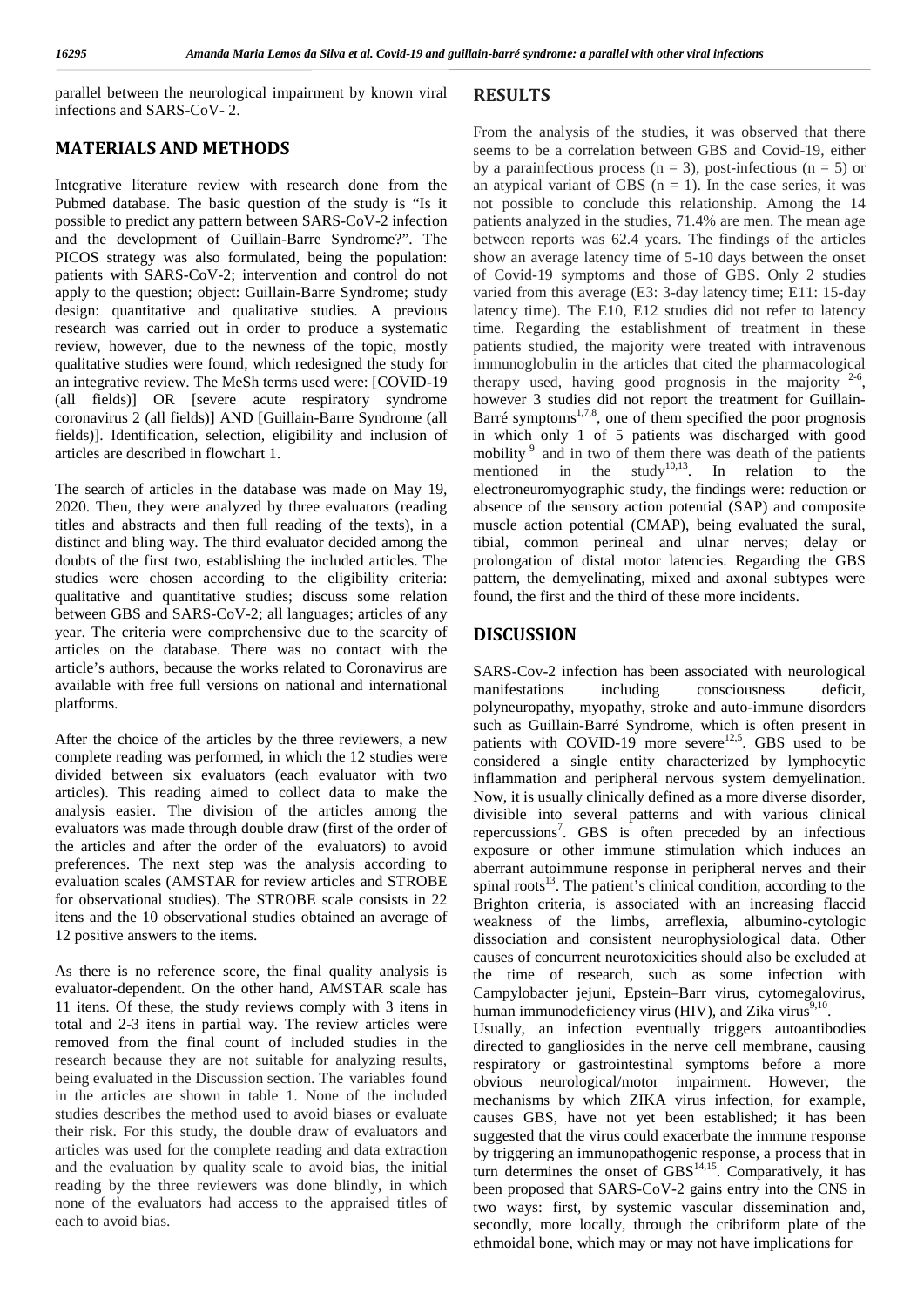**Table 1. Variables used in the articles included in the study and their frequencies**

| Variables          | Latency time between the Findings<br>onset of symptoms of Covid- head and spine fluid findings<br>19 and those of GBS | MRI | of Cerebrospinal Anti- | ganglioside<br>antibody |           | Treatment Electroneuromyography Nasopharyngeal | swab | Relationship of neurological Chest<br>symptoms with severity of CT<br>SARS-CoV-2 infection | Oropharyngeal<br>swab |
|--------------------|-----------------------------------------------------------------------------------------------------------------------|-----|------------------------|-------------------------|-----------|------------------------------------------------|------|--------------------------------------------------------------------------------------------|-----------------------|
| Number of articles | -11                                                                                                                   |     |                        |                         | <b>TT</b> |                                                |      |                                                                                            |                       |



**Flowchart 1. Research Prism flowchart of eligible articles**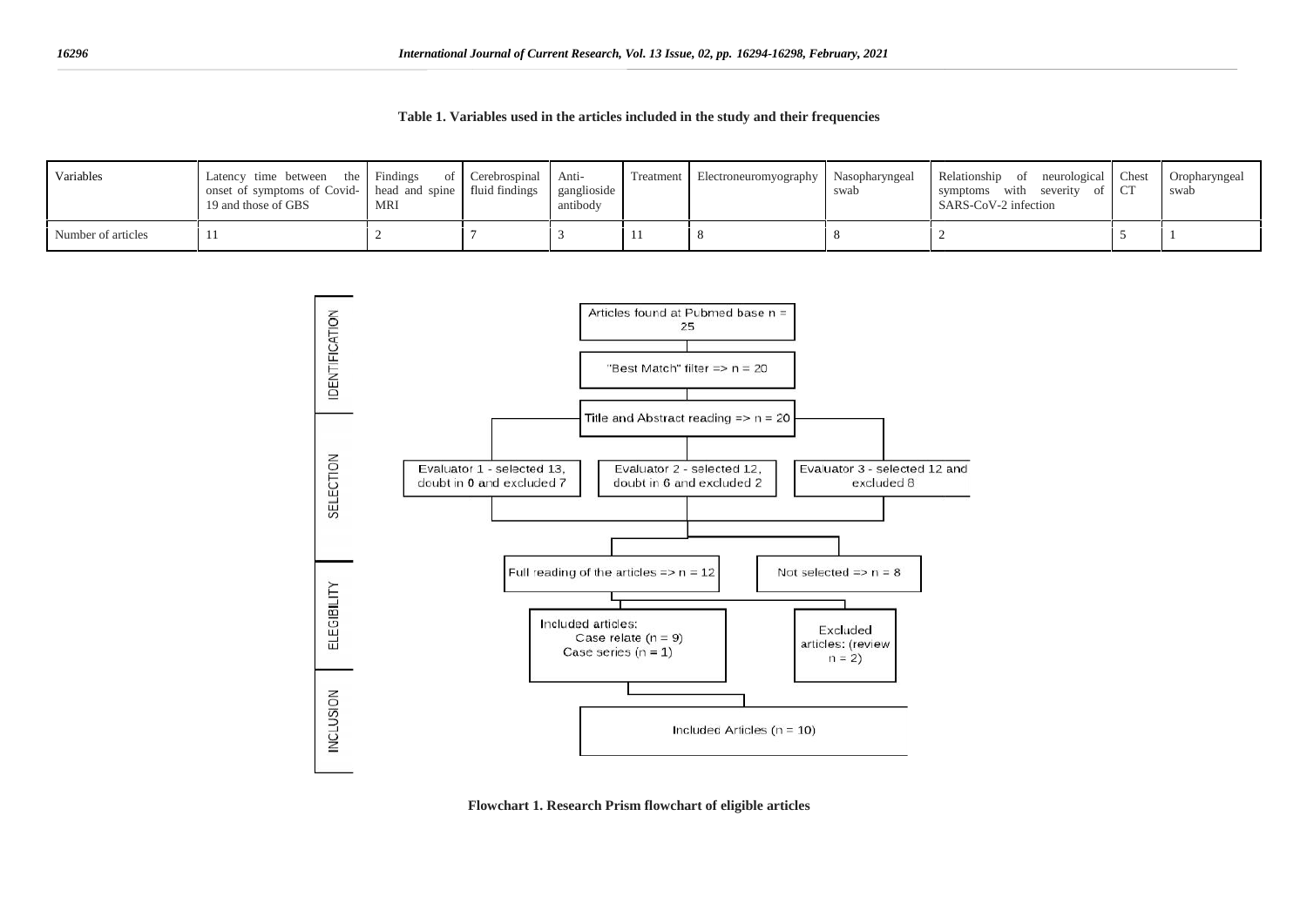anosmia, much reported in patients with SARS CoV 2 experience. The literature proposes that once in the systemic circulation, the virus invades neural tissue due to its neurotropic properties. Here, it binds to and interacts with angiotensin converting enzyme  $2$  (ACE2) receptors in the capillary endothelium. Other plausible theories include a "macrophage activation syndrome," also known as cytokine storm, and the subsequent hyperinflammation may also be implicated in GBS pathogenesis in patients with SARS CoV  $2^{8,11}$ . There are reports of an association between not Guillain-Barré syndrome and Coronavirus infections<sup>7-10</sup>. p Research has shown that coronaviruses have the potential to induce demyelinating disease in mice, although it is a centrally demyelinated image<sup>9</sup>. Regarding Zika virus, for example, there requ is already an established relationship with GBS and the latency of the onset GBS symptoms is, on average, 15 days. Another characteristic of Zika infection was a lower rate of anti glycolipid antibodies, in addition to a post-infectious profile observed in cases $^{17}$ . In Covid-19, this latency time seems to be shorter (between 5-10 days) and related to more severe neurological disorders and greater respiratory depression. The reports found in the studies show a majority involvement of men (10 out of 14 patients). The youngest patient reported (male, 23 years old), had a latency time of 10 days, without worsening of neurological symptoms and improvement from the 5th day since the beginning of the same. While the oldest patient in the same study (male, 76 years), had a latency time of 5 days, worsening of neurological symptoms on the 10th day and improving around the 20th day. This pattern of worsening of neurological symptoms and reduction of latency time as older age is repeated in other patients<sup>9</sup>. Regarding  $\overline{s}$ time as older age is repeated in other patients<sup>7</sup>. Regarding syndrome. *Rev Neurol (Paris)*. 2020;176(6):516-518. cerebrospinal fluid (CSF) alterations, all patients tested had  ${}^{3}$ Coen M Jeanson G Culebras Almeida LA negative CSF PCR for SARS-Cov-2 and, when altered, hyperproteinorrhia and cellularity. So, in combination with infection. Brain Behav Immun. 2020;87:111-112. animal models, previous reports of neurological involvement in sister viruses and current emerging reports, it appears that GBS is associated with the ongoing SARS CoV 2 pandemic. The Covid-19 infection hides many secrets that are yet to be  $\frac{1}{384}$ revealed and little is known about its neurological manifestations, due to so few published reports and the difficulty in proving a direct cause and effect relationship  $2020:76:233-235$ . between a single pathogen. It can be complex to explore this subject in clinical practice $14$ . In addition, the onset of Guillain-Barré syndrome symptoms in most patients overlapped with the period of SARS-CoV-2 infection. Thus, GBS associated with SARS-CoV-2 may follow the pattern of a parainfectious profile, instead of the classic postinfectious profile<sup>4, 10</sup>. Despite this, Gianpaolo Toscano et al was unable to determine whether severe deficits and axonal involvement are typical characteristics of the disease associated with Guillain-Barré. Julião Caamaño et al did not report a solid relationship between the two diseases, concluding the case studied as an Scand. 2020: 142: 14–22. atypical variant of GBS. And finally, the review article by Vonck et al showed a possible connection, but did not specify whether it would be a post or para-infectious condition.

**Funding information:** None to declare.

**Conflicts of interest:** None to declare.

#### **KEY POINTS**

The complete understanding of the pathophysiology of SARS- Cov-2 and Guillain-Barré syndrome still requires more studies. The association of coronavirus with neurological symptoms

seems to be more associated with patients who have a more severe condition. Headache is the main neurological symptom associated with Covid-19 cases, followed by anosmia, thus having fewer reports of GBS. The chronology of clinical presentation does not follow a pattern, being reported GBS before or after classic respiratory symptoms. The severity of GBS itself does not seem to be greater due to Covid-19 and cases of flaccid facial paralysis after GBS was reported. The postinfectious pattern has dominated the cases, but it would not be surprising to see a change in prevalence to the parainfectious pattern. Futher studies are needed to clarify the relationship between SARS-CoV-2 infection and GBS. The impact of COVID-19 in the context of the health system required knowledge about proper diagnosis and treatment. In addition, the current literature reveals the possible association of the disease with involvement of the central nervous system, such as the presentation of Guillain-Barré syndrome. There are still precise studies to determine and confirm a possible association to establish an early diagnosis and propose the correct treatment.

#### **REFERENCES**

- <sup>1</sup>Vonck K, Garrez I, De Herdt V, et al. Neurological manifestations and neuro-invasive mechanisms of the severe acute respiratory syndrome coronavirus type 2 [published online ahead of print, 2020 May 16]. *Eur J Neurol*. 2020;10.1111/ene.14329. doi:10.1111/ene.14329
- ${}^{2}$ Camdessanche JP, Morel J, Pozzetto B, Paul S, Tholance Y, Botelho-Nevers E. COVID-19 may induce Guillain-Barré
- <sup>3</sup>Coen M, Jeanson G, Culebras Almeida LA, et al. Guillain-Barré syndrome as a complication of SARS-CoV-2
- <sup>4</sup>Zhao H, Shen D, Zhou H, Liu J, Chen S. Guillain-Barré syndrome associated with SARS-CoV-2 infection: causality or coincidence?. *Lancet Neurol*. 2020;19(5):383-
- $5$ Sedaghat Z, Karimi N. Guillain Barre syndrome associated with COVID-19 infection: A case report. *J Clin Neurosci*.
- <sup>6</sup>Virani A, Rabold E, Hanson T, et al. Guillain-Barré Syndrome associated with SARS-CoV-2 infection [published online ahead of print, 2020 Apr 18]. *IDCases*. 2020;20:e00771. doi:10.1016/j.idcr.2020.e00771
- <sup>7</sup>Juliao Caamaño DS, Alonso Beato R. Facial diplegia, a possible atypical variant of Guillain-Barré Syndrome as a rare neurological complication of SARS-CoV-2. *J Clin Neurosci*. 2020;77:230-232. <sup>8</sup>Whittaker, A, Anson, M, Harky, A. Neurological
- Manifestations of COVID‐19: A review. *Acta Neurol*
- <sup>9</sup>Toscano G, Palmerini F, Ravaglia S, et al. Guillain-Barré Syndrome Associated with SARS-CoV-2. *N Engl J Med*.
- 2020;382(26):2574-2576.<br><sup>10</sup>Ottaviani D, Boso F, Tranquillini E, et al. Síndrome de Guillain-Barré precoce na doença de coronavírus 2019 (COVID-19): relato de caso de um hospital italiano
- COVID. *Neurol Sci* . 2020; 41 (6): 1351-1354. <sup>11</sup>Alberti P, Beretta S, Piatti M, et al. Guillain-Barré syndrome related to COVID-19 infection. *Neurol Neuroimmunol*
- *Neuroinflamm*. 2020;7(4):e741. Published 2020 Apr 29. <sup>12</sup>Zhai P, Ding Y, Wu X, Long J, Zhong Y, Li Y. The epidemiology, diagnosis and treatment of COVID-19. *Int J Antimicrob Agents*. 2020;55(5):105955.